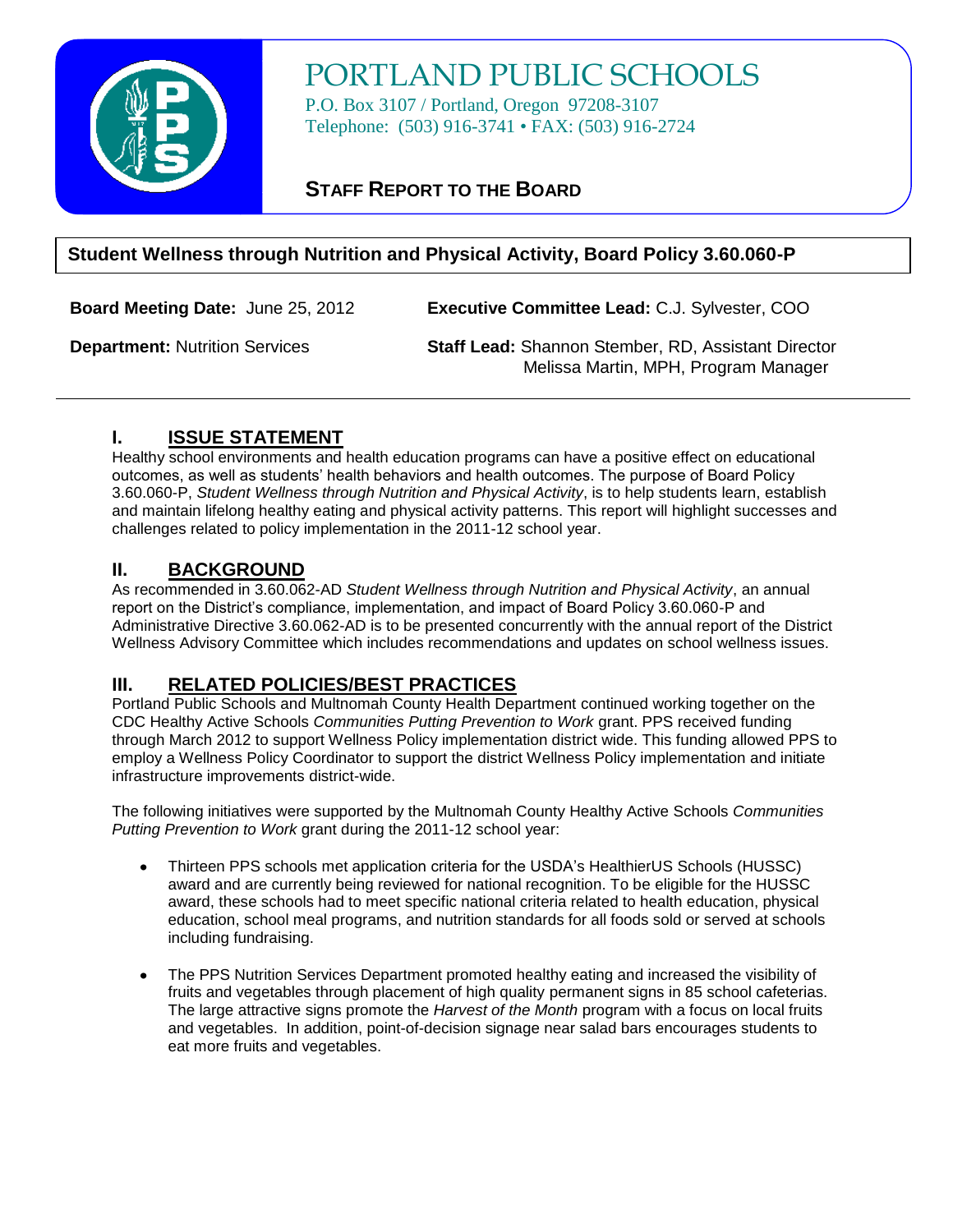- PPS Nutrition Services employees participated in hands-on culinary training to strengthen their knowledge of preparing and displaying fruits and vegetables and enhancing taste with herbs and citrus. Chef Garrett Berdan, RD, a White House Champion of Change conducted the wellreceived training.
- The PPS Facilities Department worked with contractors to install 29 new Elkay drinking fountains featuring water bottle fillers at 17 schools. The fountains have been well utilized and appreciated by students and staff who are choosing water as the beverage of choice.
- A PPS team of administrators and physical education teachers participated in the first ever Urban Physical Education Leadership Summit sponsored by the CDC's Division of Adolescent and School Health. The "Urban PE" group developed an action plan for supporting and sustaining quality, evidenced-based PE in Portland schools. CPPW grant funds supported the team's recommendation to purchase SPARK curriculum for K-8 staff and Physical Best curriculum for high-school staff. These were both formally adopted by the district but had not been purchased previously due to funding constraints. Physical education teachers also received professional development to support curriculum implementation.
- The PPS Facilities Department collaborated with an engineer on design plans for a prototype bike shelter that can be used at every PPS school. This project resulted in a PPS step by step "Bike Shelter Guide" to be used for constructing bike shelters. CPPW grant funds were utilized to build the first bike shelter at Alliance at Meek High School.
- The Wellness Policy Coordinator directly addressed parent concerns related policy non- $\bullet$ compliance with school principals and regional administrators. Most concerns were related to using food/treats as a reward and non-compliant food being sold for fundraising purposes.

#### Other Successes:

- James John Elementary School was one of three schools in the state to receive the Oregon School Wellness Award. The Oregon Department of Education recognized James John students, Principal Beth Shelby and Wellness leader Jane Harold at a school assembly held in conjunction with HBO's *Weight of the Nation* Documentary. School Board Director Bobbie Regan, City Commissioner Amanda Fritz and County Commissioner Loretta Smith praised James John students for their outstanding healthy eating and physical activity initiatives. HBO and the Whole Kids Foundation of Whole Foods donated 10 new salad bars to PPS with the first new salad bar going to James John. Their leadership on wellness includes a commitment to wellness goals in the James John School Improvement Plan.
- The Facilities Department collaborated with the City of Portland Safe Routes to Schools (SRTS)  $\bullet$ program to assess bike racks at school sites throughout PPS. Using the assessment data, SRTS installed 75 free bike racks at PPS schools.
- $\bullet$ Students at 23 schools experienced the benefits of an additional fresh fruit or vegetable snack each day funded by the USDA *Fresh Fruit and Vegetable Program*. The daily fruit or vegetable snack, served in the classroom, helps establish life-long healthy eating habits. The Fresh Fruit and Vegetable Snack program is valued by school administrators, teachers, and students.
- Nutrition Services continues to exceed USDA requirements by providing delicious, high quality nutrient-rich meals featuring unlimited fruits and vegetables with lunches, whole grain breads and buns and 1% low fat and nonfat milk.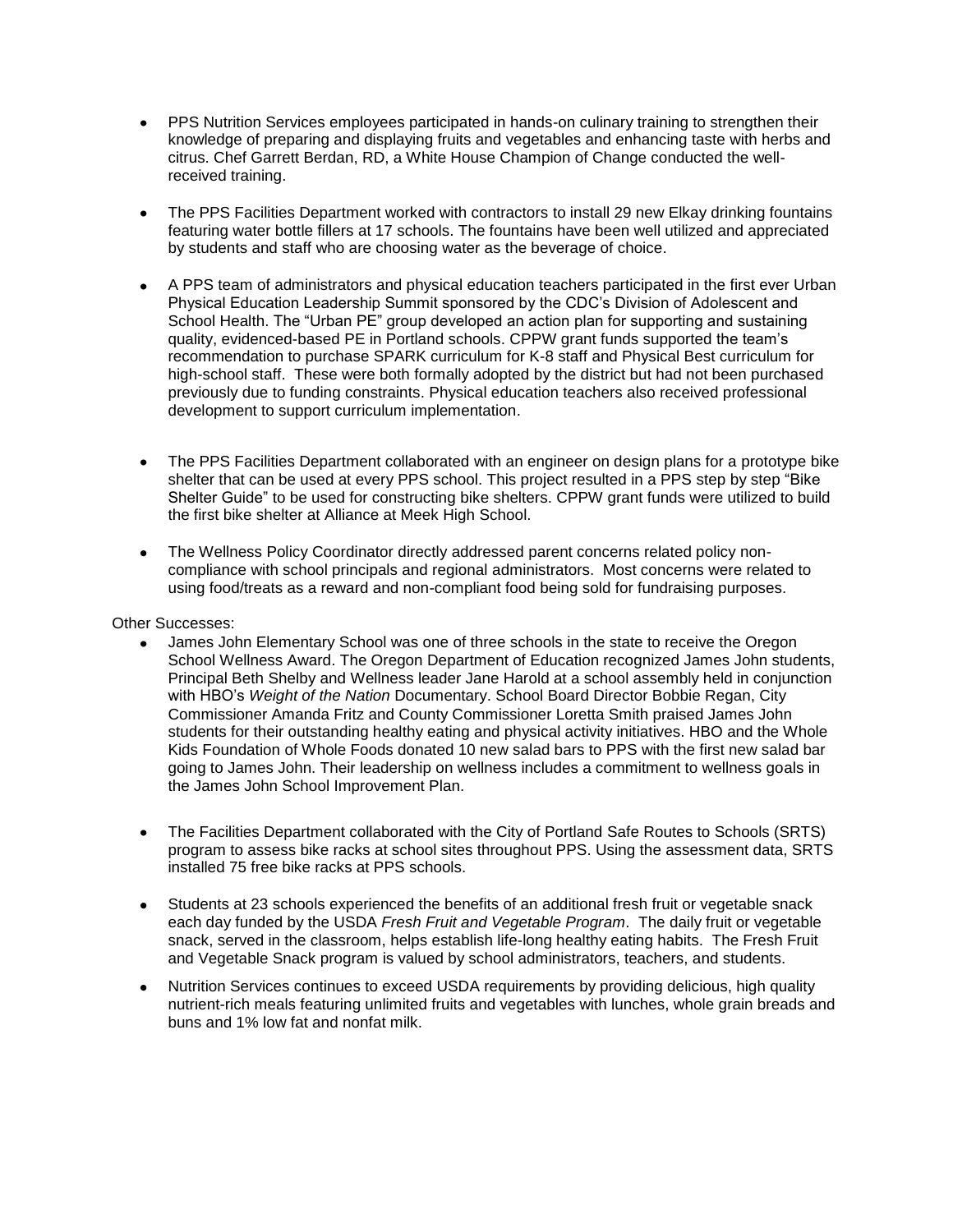- Nutrition Services is a leader among school districts nationally in setting high nutrition standards and eliminating the sale of a la carte snack foods in favor of encouraging balanced school meals. This practice helps bring equity to our middle and high school cafeterias.
- Students at twenty-eight schools receive hands-on nutrition education through cooking lessons and skill building activities provided by OSU Extension SNAP-Ed Educators. OSU Extension also partners with Nutrition Services to reinforce nutrition messages in the cafeteria such as the *Harvest of the Month* Program.
- Parent Academy featured two wellness classes in partnership with Zenger Farms titled "*Cooking and Eating Healthy on a Budget*" in spring 2012. The workshops taught parents how to cook healthy, seasonal meals on a budget.
- School gardens continue to provide experiential learning opportunities at more than forty PPS schools. Edible gardens provide students with food system education through planting, harvesting, preparing, serving and tasting garden-fresh produce. Nutrition Services cafeteria staff work with garden programs to serve and promote student-grown produce.
- *Playworks* supports safe, healthy and inclusive play at recess and throughout the day at 14 PPS schools. *Playworks* programming complements, but does not supplant, the knowledge, skills, and cognitive concepts developed in physical education programs.
- The national *HealthCorps* program coordinators at Benson and Cleveland High Schools have led school wide wellness efforts and engaged teens in making simple lifestyle changes to enhance their well-being and resilience and share health messages with friends, families and neighbors. The coordinators also help teen's foster interest in health or culinary careers.
- Madison High School's Sustainable Agriculture Program partnered with PPS Nutrition Services to host Oregon's First Lady Cylvia Hayes, Oregon legislators, Oregon Department of Education Child Nutrition leaders, School Board Director Ruth Adkins and Superintendent Smith to celebrate the first national "Food Day" on October 24. In March, Madison students and staff planned and celebrated the third annual "Food Week" with cooking demos by guest chefs, food system panels and a community dinner.

#### Challenges:

- CPPW grant funding for the Wellness Policy Coordinator ended in March 2012.This position helped create and maintain district-specific resources and consistent communication to raise awareness of wellness. Principals received assistance with policy compliance and parent concerns related to policy implementation were addressed.
- Budget constraints led to elimination of the Physical Education Teacher on Special Assignment (TOSA) and Health Education TOSA positions and they have not been reinstated for 2012-13. TOSA positions are instrumental in evaluating and implementing curriculum, analyzing assessment data, providing input for professional development, and facilitating effective and productive K-12 teacher collaboration.
- District leadership on wellness policy compliance is impacted by competing priorities and in some cases, lack of resources. However, some policy components do not require fiscal support and could be addressed through more frequent communication to raise awareness about the policy and more consistent accountability measures could be used.
- *Breakfast after the Bell* served in the classroom or hall is a model that helps create equitable  $\bullet$ access for all students at eligible schools. It is the best practice model nationwide to support academic achievement and develop life-long healthy habits. Unfortunately, not all eligible schools are utilizing this delivery model due to scheduling constraints or perceived resistance from staff.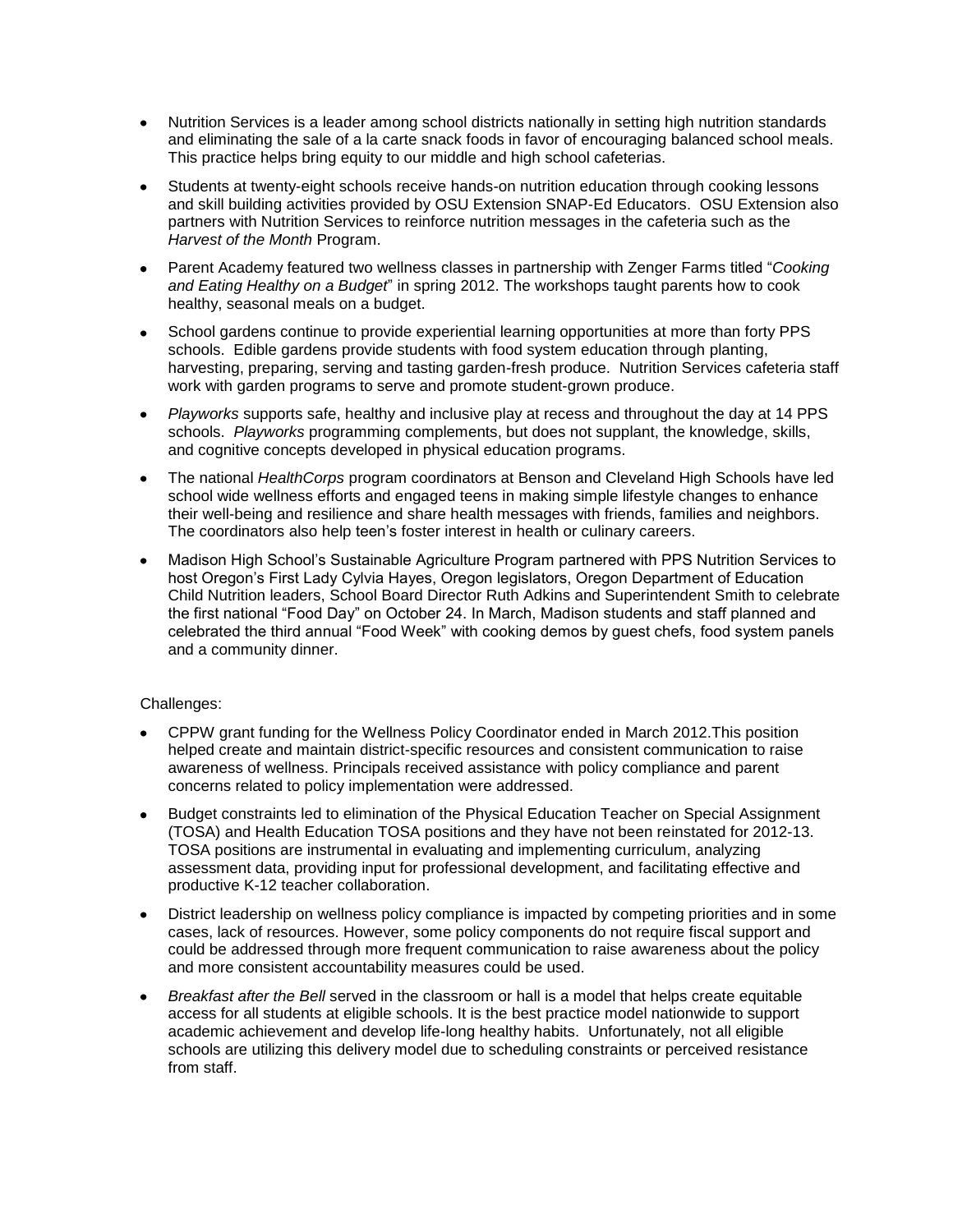Lunch schedules that provide 20 minutes of eating time after being seated are not yet the norm district-wide. Recess before lunch has been successful in many schools, but is not consistently used due to scheduling constraints. All high schools schedules include only one lunch period which negatively impacts service to students and leads to over-crowding in the cafeterias.

## **IV***.* **FISCAL IMPACT**

Many of the goals and directives outlined in Board Policy 3.60.060-P and Administrative Directive 3.60.062-AD can be implemented without funding or additional resources. Strong leadership from principals has helped some schools creatively integrate wellness with the assisted by dedicated staff and innovative community partnerships. However, to promote children's health, wellness, and support them in meeting or exceeding academic standards and being fully prepared to make productive life decisions, additional resources must be allocated to health and wellness programs in the future.

# **IV. COMMUNITY ENGAGEMENT**

- **Multnomah County Public Health:** Worked in partnership with Portland Public Schools to advance policy and systems change strategies that promote healthy eating and physical activity in schools through Healthy Active Schools (HAS) and Healthy Eating Active Living (HEAL). Multnomah County provided both fiscal and technical assistance to support the development of healthy school environments during the 2011-12 school year.
- **Multnomah County Office of Sustainability:** Nutrition Services is part of the *Multnomah Food Action Plan Grow and Thrive 2025* facilitated by the Multnomah County Office of Sustainability. The Nutrition Services department is committed to local food purchases, healthy eating, social equity and supporting the community's economic vitality.
- **Growing Gardens**: Growing Gardens developed and facilitates an innovative 30 hour School Garden Coordinator training program. Representatives from both PPS Nutrition Services and Facilities and Asset Management instruct trainees in how to start and maintain learning gardens in our schools. Approximately 55 Garden Coordinators/volunteers completed the training during the 2011-12 school year.
- **Schools Uniting Neighborhoods (SUN) Programs:** SUN Programs have worked to establish systems and procedures that compliment and reinforce the goals and standards outlined in **3.60.062-AD** *Student Wellness through Nutrition and Physical Activity.* This work helped provide students with consistent messaging to support healthy eating, active living.
- **Oregon State University (OSU) Extension SNAP-Ed:** For the 2011-12 school year, OSU SNAP-Ed nutrition educators worked with students in 28 schools that qualify at 50% or higher eligibility for free and reduced-price meals. Their goal is to educate, equip and encourage youth to practice food and fitness choices for lifelong good health.
- **District Wellness Advisory Committee:** The district continues to benefit from the important work of a dedicated committee of volunteers who have been persistent in their efforts to see PPS implement the directives outlined in **3.60.062-AD** *Student Wellness through Nutrition and Physical Activity.* The committee was instrumental in redesigning the 2012 Principal Survey that assessed site-based policy implementation efforts.
- **Multnomah County School Based Health Centers (SBHC):** All PPS High School SBHCs formed Youth Advisory Councils to advise SBHC staff and coordinate health education messages/activities.
- **Concordia University:** Faubion Elementary School and Concordia University School of Nursing are collaborating to create a healthy school environment. The partnership has resulted in the